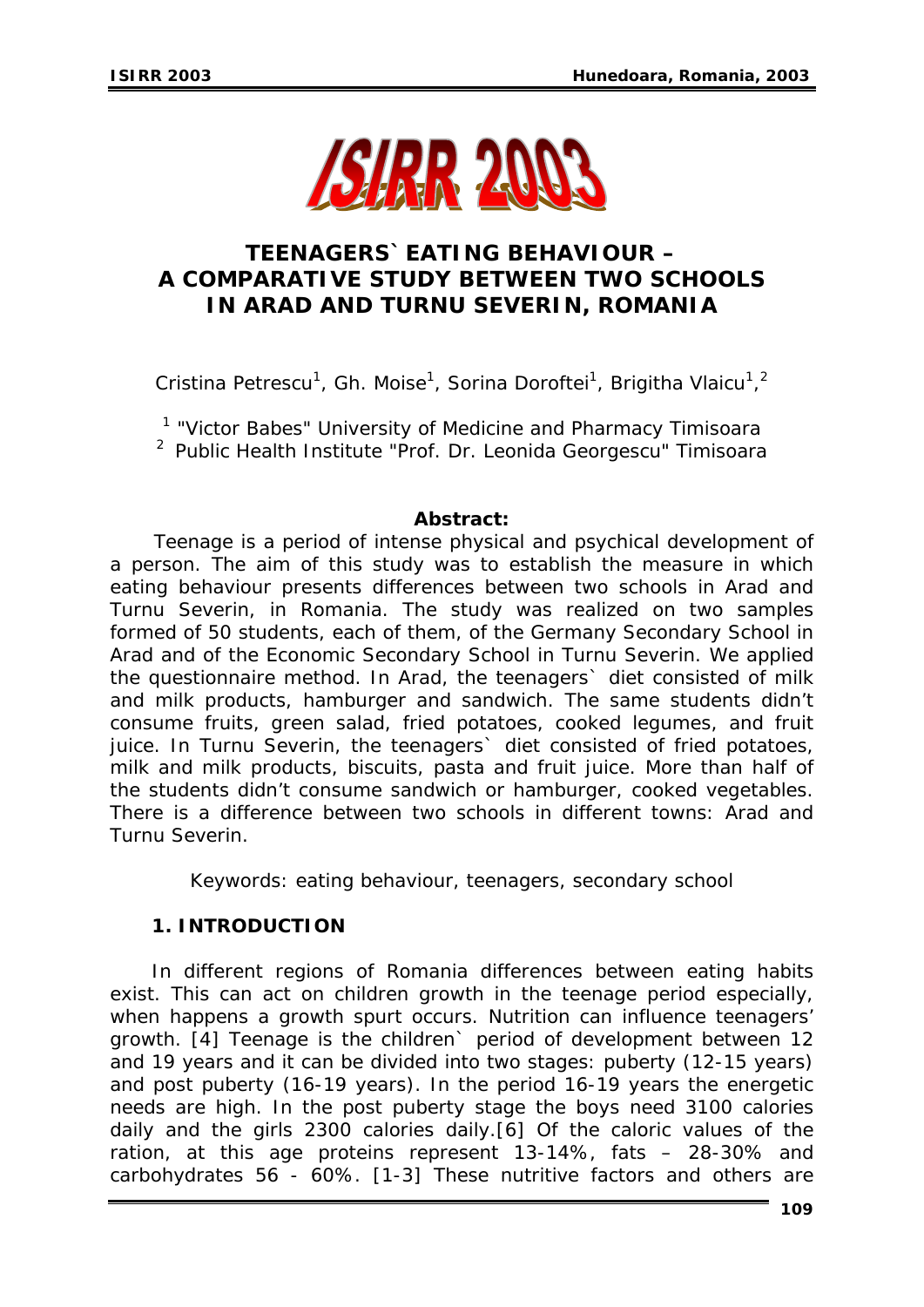taken from foods, which are divided into 16 groups. The people of these areas include by these student groups frequently consume: milk and milk products, meat and meat products, cereals and pasta, vegetables, fruits and juices, sugar products.[5]

### **2. PURPOSE**

 The aim of this study was to establish if the eating behaviour, as a risk factor, presents differences between the two schools in Turnu Severin and Arad, which are situated in two different geographical areas, in Romania.

#### **3. MATERIAL AND METHOD**

The study was realised with one questionnaire with items for nutrition, applied in two homogenous samples formed of 50 students, each of them, of the German Secondary School, Arad and the Economic Secondary School, Turnu Severin. We analysed and interpreted the obtained results.

# **4. OBTAINED RESULTS**

Students of the Economic Secundary School of Drobeta Turnu-Severin don't consume juices (70% students), sandwiches, hamburgers (63%), cooked food (53%), biscuits, pies, pasta, macaroni, doughnuts (50%).

Students of the German Secondary School do not consume fried potatoes, green salad, tomatoes, radishes, cucumbers (82%), cooked food (64%), cheese, yoghurt, milk (58%) and juice (58%) (figure 1).



*Figure 1. The frequency (%) of the students, who do not consume these types of food and food products, in both schools studied in Turnu*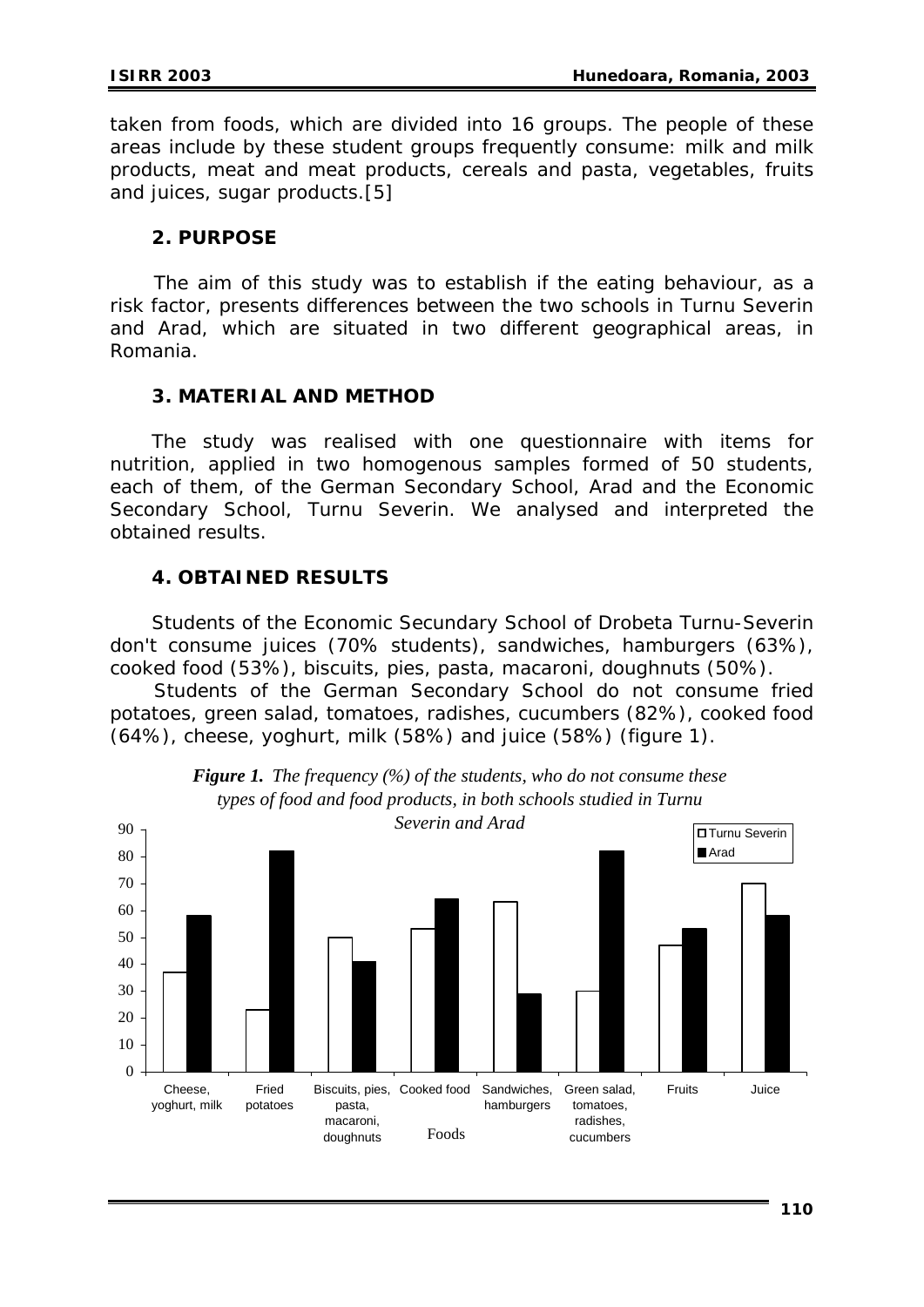Students of Turnu Severin consume once/day fried potato (73%), cheese, yoghurt (47%) and biscuits, pies, pasta, macaroni, doughnut (43%). The students in Arad consume once/day: sandwiches, hamburgers, pies, pasta, macaroni, and doughnuts (41%) (figure 2).



*Figure 2. The frequency (%) of the students, who consume once/day these types of food and food products, in both schools studied in Severin and Arad*

The students in Turnu Severin consume more times/day fruits (36%), green salad, tomatoes, radishes, cucumbers (33%) in comparison with the students in Arad, who consume especially sandwiches and hamburgers (29%) (figure 3).



# *Figura 3. The frequency (%) of the students, who consume more times/day these types of food and food products, in both schools studied*